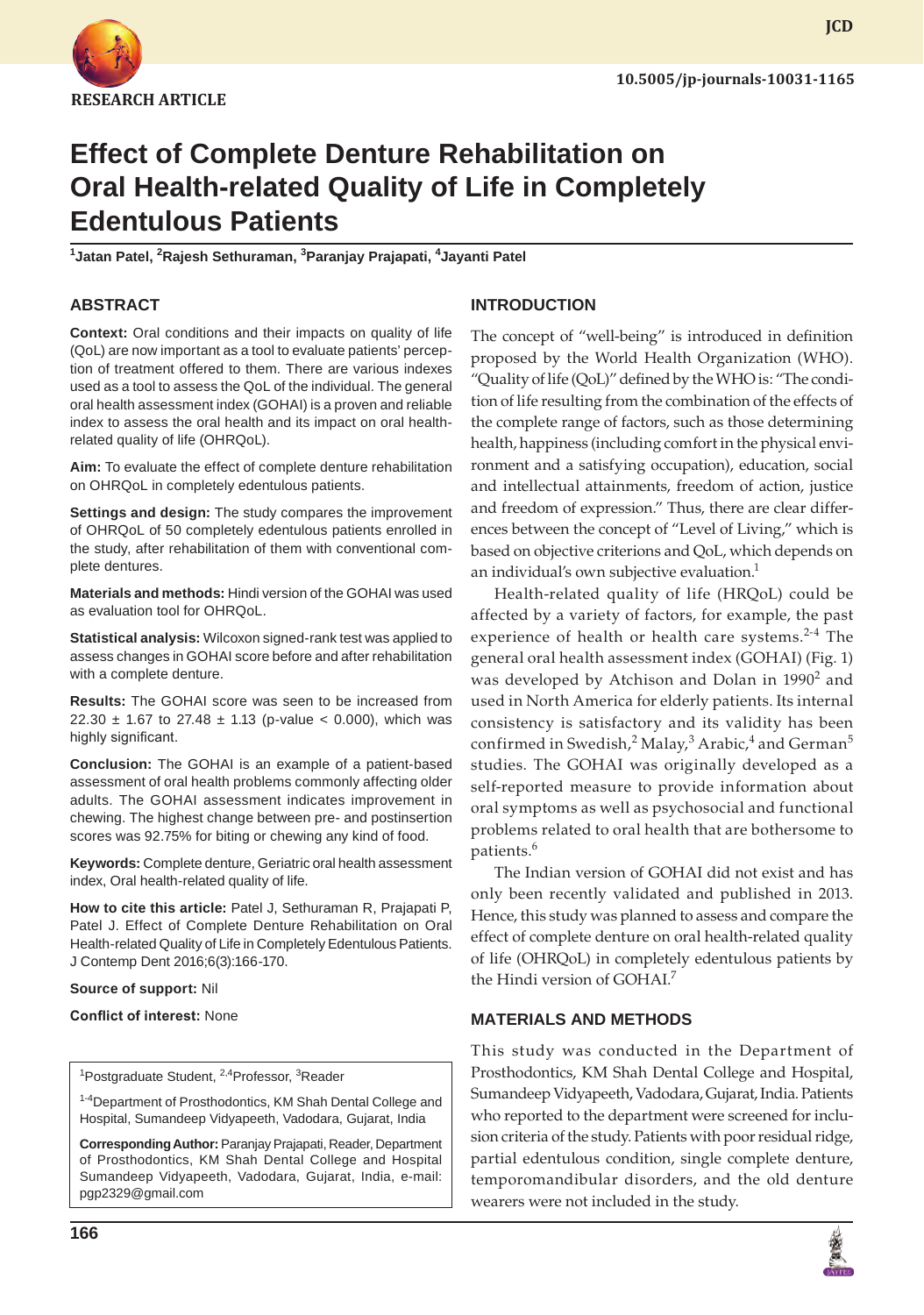जरावस्था में मुख की स्वास्थ्य जांच सूची (Geriatric Oral Health Assessment Index)

नीचे दी गई सूची का कार्य वृद्ध मरीजों के मुख की स्वास्थ्य स्थिति को दर्ज करना है। आपके मुखे के स्वास्थ्य संबंधी अनुभव जानने के लिए आपसे बारह प्रश्न पूछे जायेंगे। हर प्रश्न के चार -<br>विकल्प हैं- कभी नहीं, कभी कभी, अधिकतर, हमेशा। कृपया इन प्रश्नों के समुचित उत्तर दें।

| क्रम<br>सं.    | गोहाई प्रश्न                                                                                                    | कभी<br>नहीं | कभी<br>कभी | अधिकतर | हमेशा |
|----------------|-----------------------------------------------------------------------------------------------------------------|-------------|------------|--------|-------|
| $\mathbf{1}$   | आपको कितनी बार अपने दांतों या कृत्रिम दांतों की<br>समस्या के कारण खाने की प्रकृति या मात्रा में कमी             |             |            |        |       |
|                | करनी पड़ी ?                                                                                                     |             |            |        |       |
| $\overline{2}$ | आपको कितनी बार कोई सख्त वस्तु जैसे मूंगफली,<br>गाजर, सेब, मूली या मांस काटने या चबाने में दिक्कत<br>हुई?        |             |            |        |       |
| 3              | कितनी बार आपदांतों या कृत्रिम दांतों के रहते बिना<br>कठिनाई के निगल पाये?                                       |             |            |        |       |
| $\overline{4}$ | कितनी बार आप अपने दांतों या कृत्रिम दांतों के कारण<br>वैसे नहीं बोल सके जैसे आप चाहते थे?                       |             |            |        |       |
| 5              | आप कितनी बार बिना कोई असुविधा महसूस किए कुछ<br>खा सके हैं?                                                      |             |            |        |       |
| 6              | आपने कितनी बार अपने दांतों, मसूड़ों या कृत्रिम दांतों<br>की दशा के कारण लोगों से मिलना जुलना कम कर<br>दिया?     |             |            |        |       |
| $\overline{7}$ | आप कितनी बार अपने दांतों, मसूड़ों और कृत्रिम दांतों<br>की बनावट से प्रसन्न या संतुष्ट हुए?                      |             |            |        |       |
| 8              | आपने कितनी बार अपने दांतों, मसूड़ों या कृत्रिम दांतों<br>की असुविधा या दर्द को दूर करने के लिए दवा ली?          |             |            |        |       |
| ö              | आपको कितनी बार अपने दांतों, मसूड़ों और कृत्रिम दांतों<br>संबंधी समस्याओं को लेकर चिंता या आशंका हुई?            |             |            |        |       |
| 10             | आपको कितनी बार अपने दांतों, मसूड़ों या कृत्रिम दांतों<br>की समस्या के कारण चिंतित या सचेत रहना पड़ा?            |             |            |        |       |
| 11             | आपको कितनी बार अपने दांतों या कृत्रिम दांतों की<br>समस्या के कारण दूसरों के सामने खाने में असहजता<br>महसूस हुई? |             |            |        |       |
| 12             | क्या आपके दांत गर्म, ठंडे या मीठे के प्रति संवेदनशील<br>$\frac{1}{6}$                                           |             |            |        |       |

**Fig. 1:** General oral health assessment index Hindi version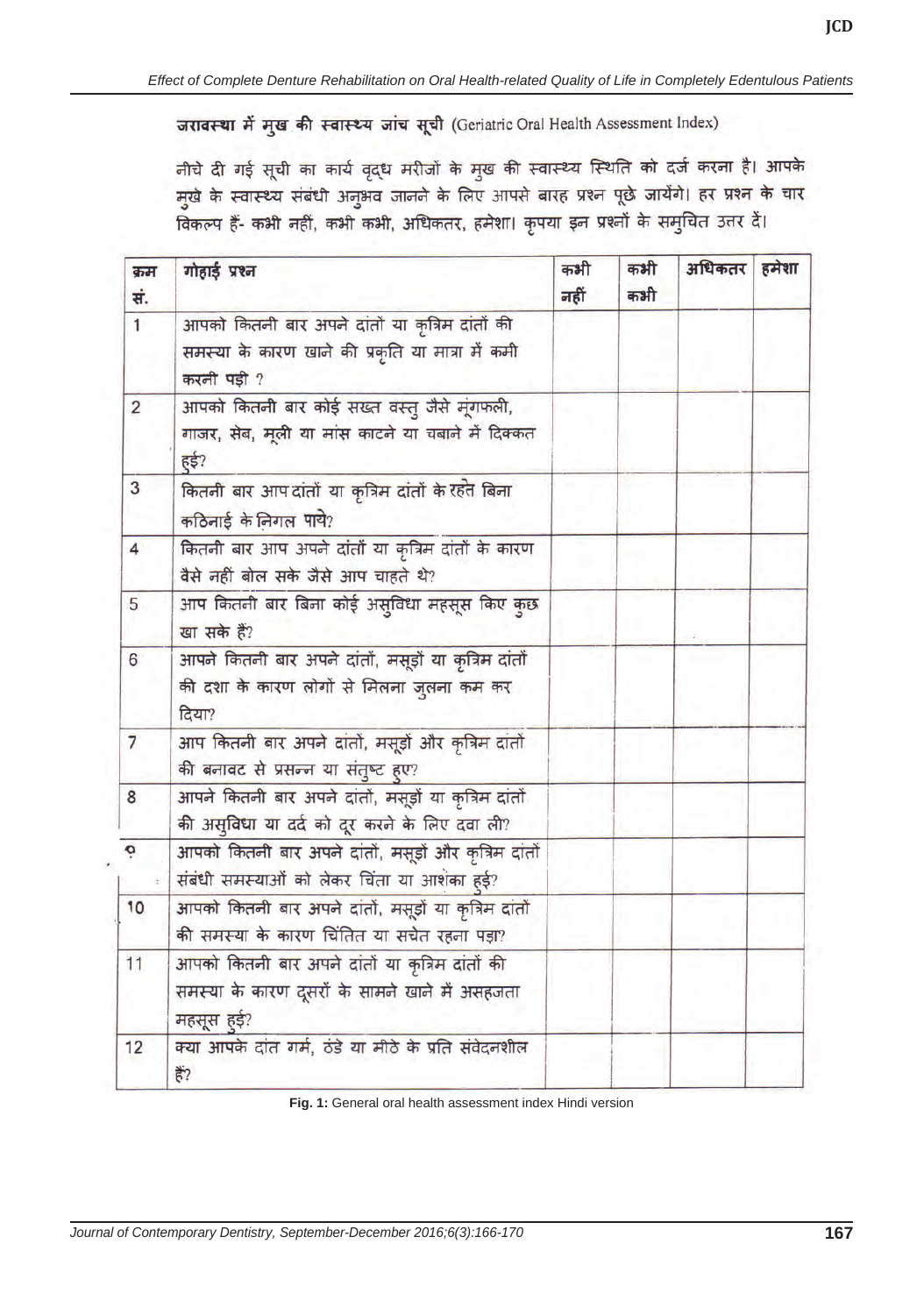With data values obtained from a previous study, $8$ sample size was obtained by using N master software (version 2.0) at 95% confidence interval and 80% power. A final sample size of 50 was obtained.

Conventional technique was used to fabricate complete denture. According to the case requirement, modification of the technique and material was carried out for the betterment of participants. Anatomic acrylic resin denture teeth were used to establish a balanced articulation. All dentures were processed in the same dental laboratory within the institution by compression molding technique and standard laboratory protocol was followed. The Hindi version of GOHAI<sup>9</sup> questionnaire was completed by the examiner who interviewed the participants on two different occasions. Permission was taken to apply the Hindi version of GOHAI questionnaire from the authors. One questionnaire was recorded before denture insertion. When no further adjustment was required or indicated, participants were asked to return for a further review 1 month later, and the Hindi version of GOHAI was recorded by a single recorder. The 12th question that relates dental sensitivity to heat and cold was not considered for all the participants.

Although the questionnaire items are usually scored on a 5-point scale, the GOHAI was administered using a 3-point scale (always, sometimes, never). The GOHAI scale scores at baseline and after 1 month were calculated as a simple summation of the 11 items (response set is always, very often, often = 1; sometimes, seldom = 2; never = 3) after reversing the response set of three items (item 3: Swallow comfortably; item 5: Eat anything without feeling discomfort; item 7: Happy with looks). A simple summative score ranging from 11 to 33 was calculated for each participant, with a higher score indicating better self-reported oral health.<sup>1</sup> Score obtained was statistically evaluated.

#### **RESULTS**

In this study, 60 completely edentulous participants completed questionnaire precomplete denture insertion. A total of 10 participants did not return and were considered as drop-outs. Rest all participants completed the GOHAI questionnaire on both occasions. Thus, 50 participants completed the study. The GOHAI score before denture insertion was collected in tables and statistical analysis was performed.

The highest mean of GOHAI score at baseline was 2.96 [standard deviation (SD) = 0.19] for taking medication for relieving pain, followed by 2.68 for nervous or self-conscious problem with teeth or gum (Table 1).

The highest mean of GOHAI score after 1 month of placement of complete denture was  $2.94$  (SD = 0.24) for "limit your food intake." It indicates that the participants did chew food better than before, followed by 2.92  $(SD = 0.27)$  for "limiting contacts with people" because of the condition of teeth or dentures (Table 2).

Statistically significant difference was observed for medication used to relieve pain or discomfort from around the mouth; being worried or concerned about the problems with teeth, gums, or dentures; and for limiting the kinds or amounts of food because of problems with teeth or dentures. Factors, such as difficulty in biting or chewing food and being pleased or happy with the looks of their teeth and gums or dentures also showed a statistically significant difference (Tables 1 and 2). Limiting contacts with people and feeling nervous or self-consciousness because of problems with teeth were not found to be statistically significant.

When the overall mean was considered, the difference between pre- and postdenture insertion scores was statistically highly significant. The highest change between pre- and postinsertion scores was 92.75% for biting or chewing any kind of food.

|                |                 |                  | Change in score |              |         |
|----------------|-----------------|------------------|-----------------|--------------|---------|
| Questions no.  | Preinsertion    | Postinsertion    | $(post-pre)$    | Wilcoxon (W) | p-value |
| 1              | $1.88 \pm 0.44$ | $2.94 \pm 0.24$  | 1.06            | $-1035$      | 0.000   |
| 2              | $1.38 \pm 0.49$ | $2.66 \pm 0.48$  | 1.28            | $-1035$      | 0.000   |
| 3              | $2.30 \pm 0.50$ | $2.78 \pm 0.42$  | 0.48            | $-325$       | 0.000   |
| $\overline{4}$ | $1.40 \pm 0.64$ | $2.76 \pm 0.43$  | 1.36            | $-1039$      | 0.000   |
| 5              | $2.56 \pm 0.64$ | $1.14 \pm 0.35$  | $-1.42$         | 1017         | 0.000   |
| 6              | $1.88 \pm 0.77$ | $2.92 \pm 0.27$  | 1.04            | $-682$       | 0.000   |
| $\overline{7}$ | $1.04 \pm 0.18$ | $1.06 \pm 0.24$  | 0.02            | $-3$         | 0.7656  |
| 8              | $2.96 \pm 0.19$ | $2.6 \pm 0.49$   | $-0.36$         | 207          | 0.000   |
| 9              | $2.54 \pm 0.50$ | $2.92 \pm 0.27$  | 0.38            | $-228$       | 0.000   |
| 10             | $2.68 \pm 0.47$ | $2.72 \pm 0.45$  | 0.04            | $-21$        | 0.6702  |
| 11             | $1.68 \pm 0.55$ | $2.98 \pm 0.14$  | 1.3             | $-1128$      | 0.000   |
| $Q1 - Q11$     | $22.3 \pm 1.67$ | $27.48 \pm 1.13$ | 5.18            | $-1.75$      | 0.000   |

**Table 1:** Change in mean GOHAI scores, i.e., preinsertion and postinsertion

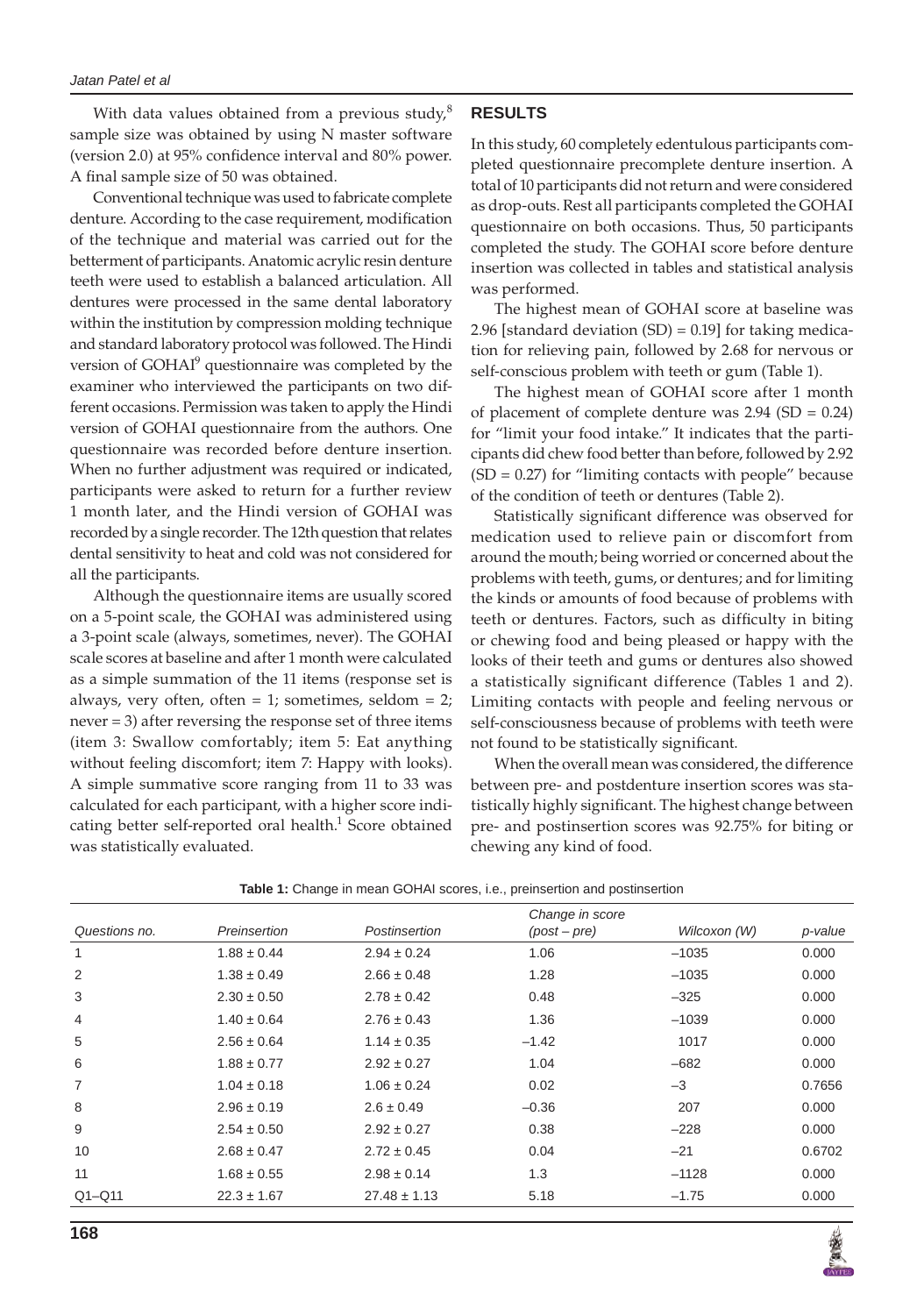|               | Preinsertion |                     | Postinsertion |                     |         |                         |
|---------------|--------------|---------------------|---------------|---------------------|---------|-------------------------|
| Questions no. | Median       | Interquartile range | Median        | Interquartile range | p-value | <i><b>Inference</b></i> |
|               |              |                     |               |                     | 0.000   | <b>HS</b>               |
| 2             |              |                     |               |                     | 0.000   | <b>HS</b>               |
| 3             |              |                     |               |                     | 0.000   | <b>HS</b>               |
| 4             |              |                     |               |                     | 0.000   | <b>HS</b>               |
| 5             |              |                     |               |                     | 0.000   | <b>HS</b>               |
| 6             |              |                     |               |                     | 0.000   | <b>HS</b>               |
|               |              |                     |               |                     | 0.766   | <b>NS</b>               |
| 8             |              |                     |               |                     | 0.000   | <b>HS</b>               |
| 9             |              |                     |               |                     | 0.000   | <b>HS</b>               |
| 10            |              |                     |               |                     | 0.670   | <b>NS</b>               |
| 11            |              |                     |               |                     | 0.000   | <b>HS</b>               |
| $Q1 - Q11$    | 23           |                     | 22.7          |                     | 0.000   | HS                      |

**Table 2:** Change in GOHAI score before and after insertion tested using Wilcoxon signed-rank test

HS: Highly significant; NS: Nonsignificant

#### **DISCUSSION**

This study presents the results of a self-reported GOHAI. As the name implies, this is an assessment tool, not an objective measure of the patient's oral health status. The GOHAI should not be used in place of a clinical oral examination or dental radiographs, which provide objective measures of disease.

The elderly participants of this study showed that the major problem for them lay with the physical functioning and pain and discomfort. Therefore, the items "Discomfort during eating," "Have to limit food intake/choice of food," and "Trouble biting/chewing" were mostly answered affirmatively. Least problems were found with "Limit contact with people" (probably due to indifference to esthetics), "Able to swallow properly" (mixed sample with nondenture wearers), and "Uncomfortable eating in front of others." This pattern of most concern toward the physical and psychosocial functioning may be due to the high number of participants requiring multiunit prosthesis. The frequency for the need of multiunit prosthesis or full prosthesis in the participants was found to be high, but the prosthesis wear was low. The low proportion of denture wearers may be due to the fact that older people do not use dental health care services adequately due to lack of awareness, financial constraints, and reduced mobility. Participants having removable dentures had a better GOHAI score than those without dentures. Veyrune et al<sup>8</sup> showed that patients with the lowest initial GOHAI score derived the greatest benefit from placement of new dentures, indicating that the decision to make them should not be based only on a clinical evaluation. It is necessary to take into account their QoL and subjectively perceived needs.

There was a decrease in the mean GOHAI score for dentures preventing speech after denture insertion. This is because we know speaking normally with dentures requires practice. This result may have been obtained as a result of the short follow-up period of the study. There was an overall increase in the mean GOHAI scores 1 month after placement of complete dentures, which was highly significant. In a similar study, Veyrune et al $^8$ reported no difference in GOHAI scores 6 weeks after placement of the new dentures and a significant increase in the GOHAI scores 12 weeks after placement. These results emphasize the importance of a follow-up of patients during the period of adaptation that is essential for the psychological and functional integration of the new prostheses.<sup>10</sup>

A similar study analyzed 27 patients from the age group 60 to 84 where the GOHAI score was seen to be increased from 27.48 to 30.19 ( $p = 0.002$ ), which was highly significant. $^1$  Another study examined 63 patients from the age group 60 to 82, where the GOHAI score was seen to be increased from  $28.90 \pm 7.28$  to  $42.19 \pm 7.60$ (p-value < 0.001), which was highly significant<sup>11</sup>; whereas the present study examined 50 patients from the age group 60 to 82, where the GOHAI score was seen to be increased from  $22.30 \pm 1.67$  to  $27.48 \pm 1.13$  (p-value < 0.000), which was highly significant.

Published literature reports that implant-supported dentures, either complete overdenture or fixed complete denture, significantly improves the QoL for edentulous patients compared with conventional removable complete dentures. For older edentulous subjects, the general health and financial status are of concern while preferring implant-retained overdentures over conventional dentures.<sup>12</sup>

One of the limitations of this study with OHRQoL regarding patient satisfaction is that the length of the follow-up period should have been considered because some patients require a longer period of time for adjustment with dentures. Further studies with a longer time of evaluation should be planned.